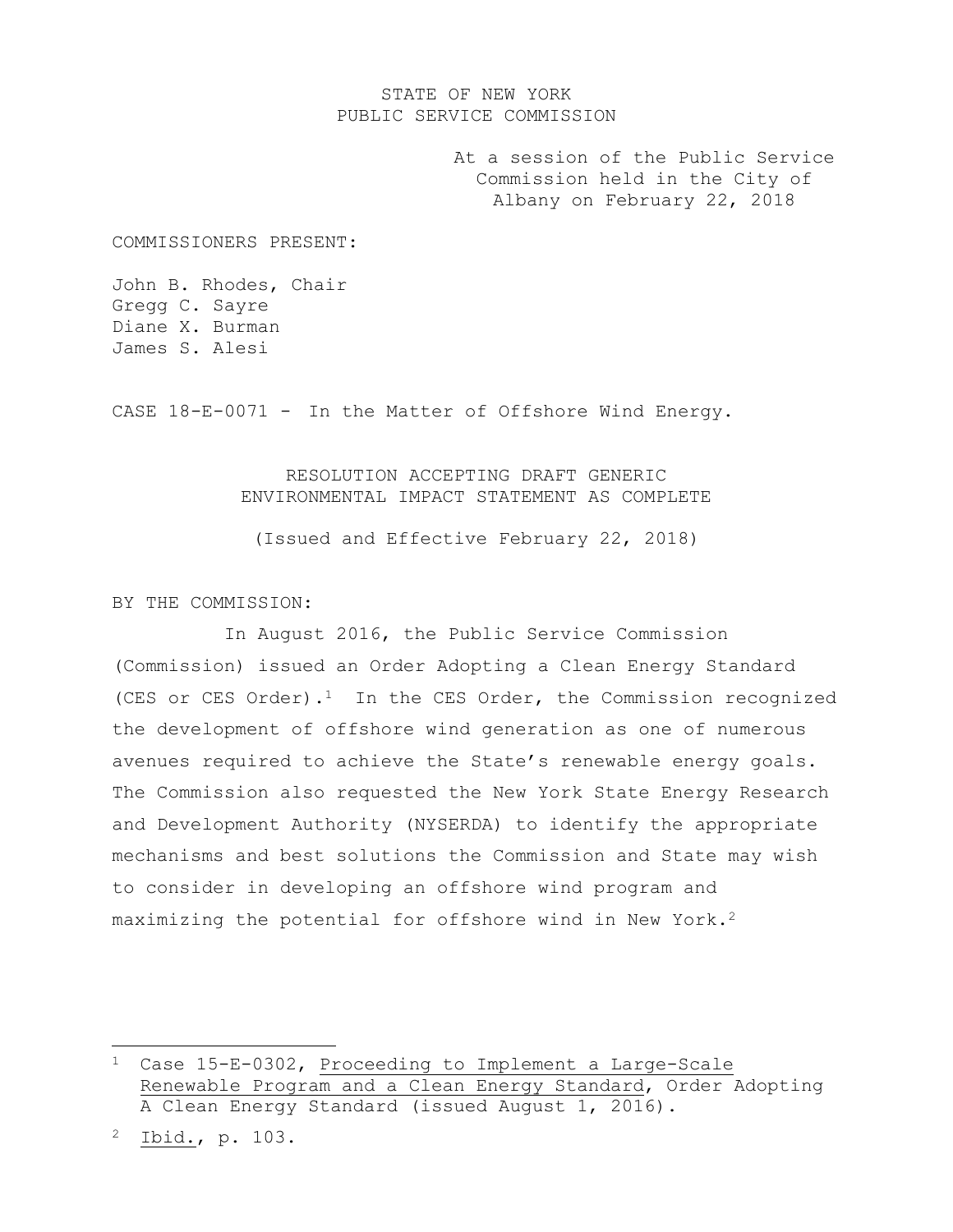$\overline{\phantom{a}}$ 

On January 29, 2018, NYSERDA filed a report titled "Offshore Wind Policy Options" (Offshore Options) paper. The Offshore Options paper is a component of New York State's Offshore Wind Master Plan,<sup>3</sup> based on in-depth research, analysis, and outreach by NYSERDA, to inform a path for meeting a goal of 2,400 MW of offshore wind energy generation by 2030. The Offshore Options paper proposes that there be two initial annual offshore wind procurement rounds of at least 400 MW each in 2018 and 2019. The Offshore Options paper proposes funding the procurements through an obligation on all electric retail load serving entities (LSEs), similar to the LSE obligation in the CES. The Offshore Options paper does not propose development of a particular offshore wind generation facility or site. Rather, it includes various financing options intended to broadly apply to the development of multiple projects, over time, in different locations that will result in the installation of 2.4 GW of offshore wind generation capacity by 2030 with the ability to deliver electricity to be consumed by New Yorkers. The financing options are all intended to procure 2.4 GW of offshore wind generation capacity and the environmental impacts are not expected to vary among the options presented.

The Draft Generic Environmental Impact Statement (Draft GEIS), prepared pursuant to the New York State Environmental Quality Review Act (SEQRA), analyzes the potential environmental impacts associated with the State's procurement of this 2.4 GW of offshore wind energy by 2030, and builds upon and incorporates by reference relevant material from NYSERDA's Offshore Wind Master Plan. The Offshore Wind Master Plan consists of 20 studies, the Offshore Wind Policy Options paper

<sup>3</sup> Additional information regarding the Offshore Wind Master Plan can be found at [https://www.nyserda.ny.gov/offshorewind.](https://www.nyserda.ny.gov/offshorewind)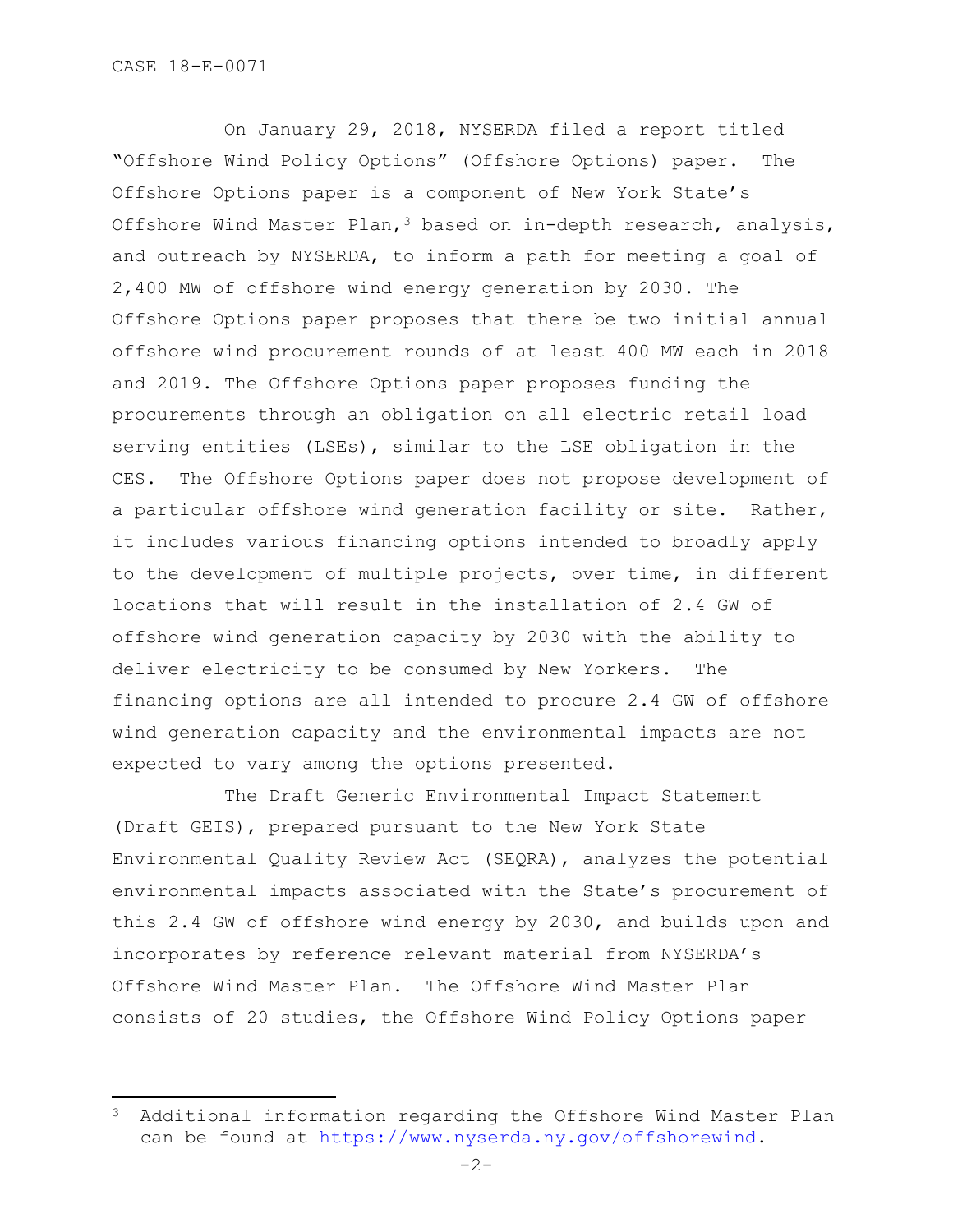and various analyses and appendices compiled in furtherance of cost-effective development of offshore wind.

# The Commission resolves:

1. The Draft Generic Environmental Impact Statement (Draft GEIS) prepared in connection with proposed actions by the Commission regarding establishment of an offshore wind procurement program, is accepted as complete.

2. Written comments on the Draft GEIS will be accepted if received at the Commission's Albany office on or before the close of business on Monday, April 9, 2018.

3. A Notice of Completion of Draft Generic Environmental Impact Statement, including the deadline for public comments, shall be issued and filed by the Secretary in accordance with the requirements of the SEQRA regulations at 6 NYCRR Part 617 and in substantial conformance with the Appendix attached hereto.

4. In the Secretary's sole discretion, the deadlines set forth in this order may be extended. Any request for an extension must be in writing, must include a justification for the extension, and must be filed at least one day prior to the affected deadline.

5. This proceed is continued.

By the Commission,

(SIGNED) KATHLEEN H. BURGESS Secretary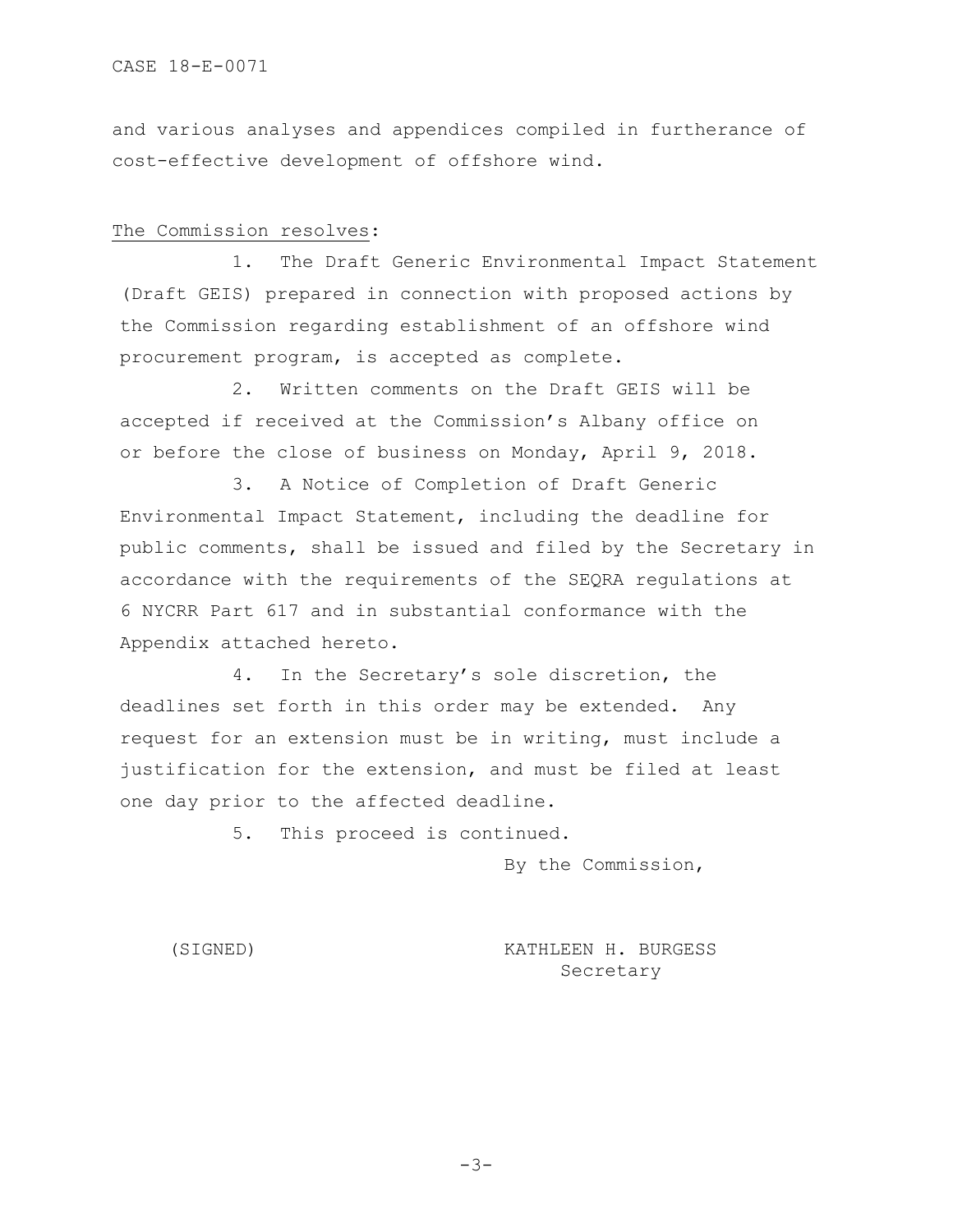#### STATE OF NEW YORK PUBLIC SERVICE COMMISSION

CASE 18-E-0071 - In the Matter of Offshore Wind Energy.

# NOTICE OF COMPLETION OF DRAFT GENERIC ENVIRONMENTAL IMPACT STATEMENT

(Issued )

NOTICE is hereby given that the New York State Public Service Commission (Commission), as lead agency, has completed and accepted a Draft Generic Environmental Impact Statement (Draft GEIS) in connection with proposed actions by the Commission to potentially approve an Offshore Wind program for the procurement of 2.4 GW of offshore wind energy by 2030. The address of the lead agency is Three Empire State Plaza, Albany, NY 12223-1350. The Draft GEIS has been prepared in accordance with Article 8 of the Environmental Conservation Law [State Environmental Quality Review Act (SEQRA)]. The proposed actions are "unlisted actions" as classified pursuant to SEQRA and would be located throughout the entire offshore wind energy area under consideration in the Atlantic Ocean.<sup>4</sup>

Copies of the Draft GEIS are available to the public at the Commission's Albany office at Three Empire State Plaza, Albany, NY 12223-1350 (Central Files, 14th Floor) and at the Commission's New York City Office at 90 Church Street, New York, NY 10007-2919 (Central Files, 4th Floor). An electronic copy of the Draft GEIS is also available on the Commission's website at http://www.dps.ny.gov. For additional information contact John

 $\overline{\phantom{a}}$ 

<sup>4</sup> New York State, Area for Consideration for the Potential Locating of Offshore Wind Energy Areas (accessed January 4, 2018). https://www.nyserda.ny.gov/All-programs/Programs/ Offshore-Wind/New-York-Offshore-Wind-Master-Plan/Area-for-Consideration